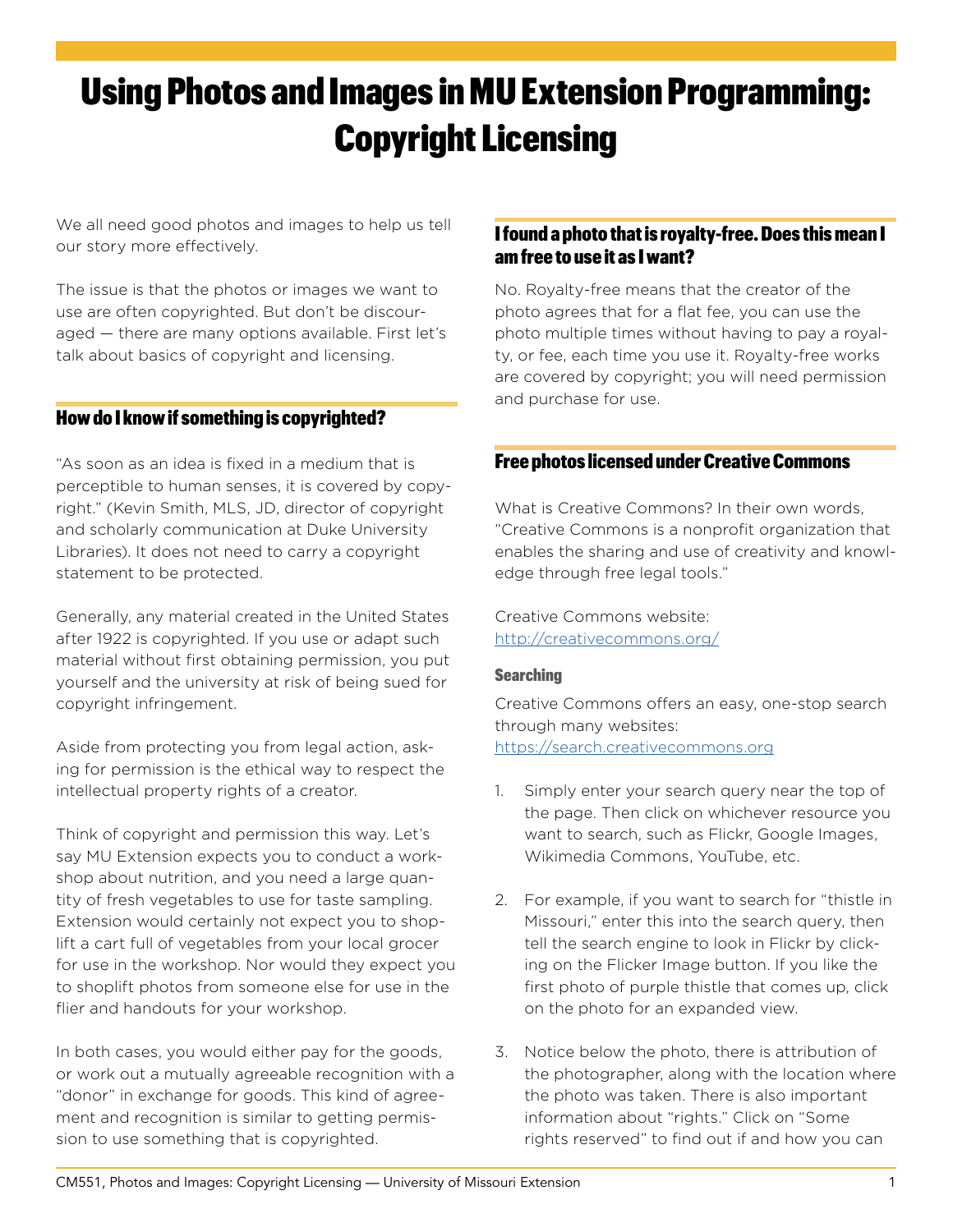

use this photo. In this case, the photographer has given rights to SHARE (copy and redistribute the material in any medium or format) and ADAPT (remix, transform, and build upon the material for any purpose, even commercially — UNDER THE FOLLOWING TERM: Attribution — You must give appropriate credit, provide a link to the license and indicate if changes were made.

4. Let's say you did not edit his photo. You would then use an attribution like this: ["Purple Thistle"](https://www.flickr.com/photos/soulnotes/13778065444/in/photolist-mZwbQu-xRarAi-683ybz-Zw2oCy-Zw2jFf-MG7Mgf-Lpy3tE-L26zdq-KvN7KM-MG7GYY-KvMKrK-LpxyJb-y6mDEE-iPnzhM-ZxsmGQ-Zw2m8J-ZvWuHu) by [Phil Warren,](https://www.flickr.com/photos/soulnotes/) is licensed under CC [BY 2.0](https://creativecommons.org/licenses/by/2.0/)

Let's say you cropped his photo; you would attribute this way: "[Purple Thistle](https://www.flickr.com/photos/soulnotes/13778065444/in/photolist-mZwbQu-xRarAi-683ybz-Zw2oCy-Zw2jFf-MG7Mgf-Lpy3tE-L26zdq-KvN7KM-MG7GYY-KvMKrK-LpxyJb-y6mDEE-iPnzhM-ZxsmGQ-Zw2m8J-ZvWuHu)" by [Phil Warren,](https://www.flickr.com/photos/soulnotes/) cropped, is licensed under [CC BY 2.0](https://creativecommons.org/licenses/by/2.0/)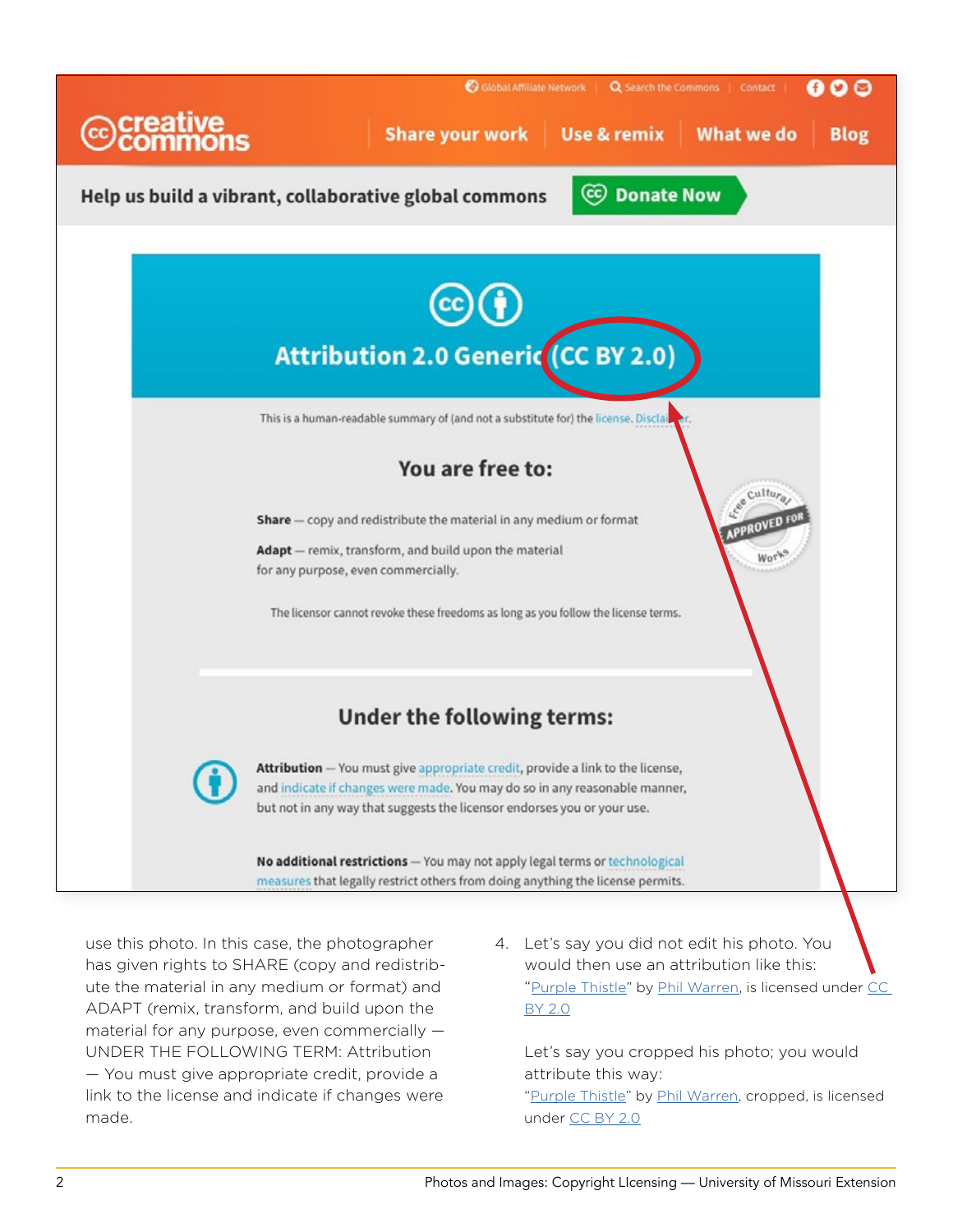In all digital form uses, you would link the photographer's name to his or her webpage (when available, which you can usually get by clicking on the photographer's name). Also, link the attribution.

By clicking on the attribution link (wording will vary by source), you will be taken to a webage that looks like the webpage shown on page 2.

In print uses, the above attributions are sufficient.

While it's usually best to place your attribution next to the photo or image, there are times that it's not practical to do so. In those cases, it is acceptable to list attributions at the end. Be sure to cite the page number, figure number or slide number in each attribution.

## What are other sources of free photos and images that are in the public domain?

There are quite a few sources that offer free and (mostly) unrestricted use of their photos. Again, it is always a good policy to attribute the sources.

The Creative Commons website consolidates many of these collections, but here are a few of the many that may not be included in the CC site.

In all cases, you may not claim ownership of these photos. Be sure to read each collection's *About* or **Licensing page.** Some state that you may not use their photos in your own collection that you make available to the public. Most state that you may not sell them. Be sure you know what the limitations are **before** using the photos.

The **USDA** maintains a free, copyright-free, public domain digital library of photos. [https://www.ars.usda.gov/oc/images/image-gal-](https://www.ars.usda.gov/oc/images/image-gallery/)

[lery/](https://www.ars.usda.gov/oc/images/image-gallery/)

The USDA does request attribution and specify how to attribute. <https://www.ars.usda.gov/oc/images/copyright/>

The 4-H Online Marketing Resource Center has a good library of photos available. You will have to register with 4-h.org for your free account. <https://4-h.org/professionals/marketing-resources/>

**Pixabay** is another large source of free, copyright-free photos that are in the public domain. They are all licensed under Creative Commons; furthermore they do not require attribution. <https://pixabay.com/>

Another copyright-free source is **Unsplash**. This community of photographers started out as a blog and grew into a website that houses a collection of copyright-free photos. Contributing photographers created this website out of frustration by the lack of free photos that were unrestricted in use. Their license states, "All photos published on Unsplash can be used for free. You can use them for commercial and noncommercial purposes. You do not need to ask permission from or provide credit to the photographer or Unsplash, although it is appreciated when possible." <https://unsplash.com/about>

**Freephotos** offers photos licensed under Creative Commons for unrestricted use. You are not required to attribute the photographer, but it is appreciated. <https://freephotos.cc/>

Another large collection of copyright-free photos and images is **FreeImages**. <https://www.freeimages.com/>

**Morguefile** also offers a collection of copyright-free photos.

<https://morguefile.com/>

Free Stock Photos is a smaller collection of photos that are free to download. Most are copyright-free, but each has its own licensing requirements. Be sure to use the search bar at the top of the page  $$ this site has ads, disguised as search bars for commercial photo collections.

<http://www.freestockphotos.biz/>

If you need historical photos, the Library of Congress has an extensive digital collection. <https://www.loc.gov/collections/>

All photos on Freestocks are free and unrestricted